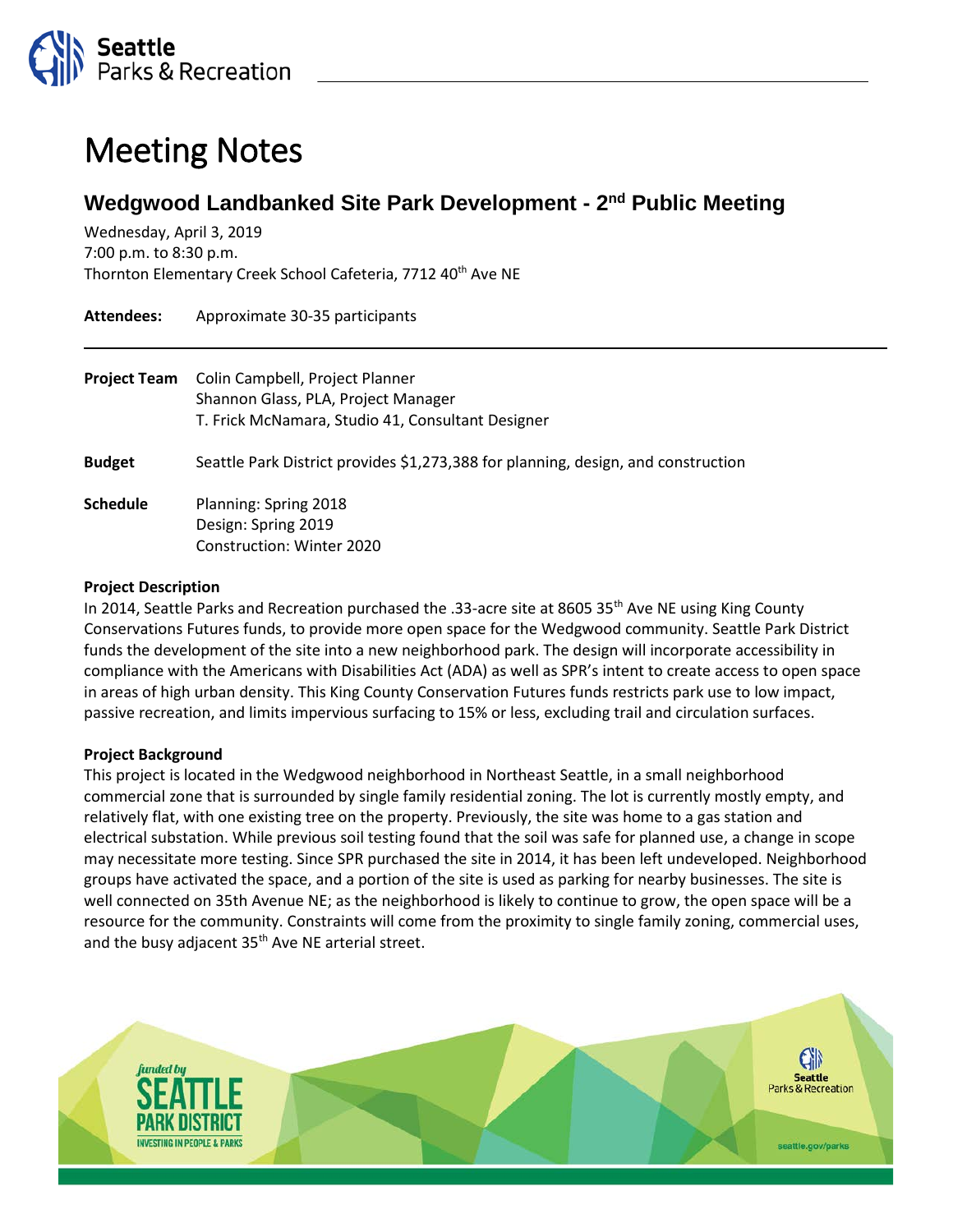# **Meeting Summary:**

`

The meeting started with SPR staff providing a project overview, introducing the project team, and answering questions about the project budget and schedule. The project introduction was followed by Studio 41's concept presentation. After presenting the three concepts, SPR staff and Studio 41 answered general group questions before breaking out into small group discussions. There were (4) different small break out groups with each table analyzing the three options.

A spokesperson was designated at each table to present their ideas back to the full group of attendees. The small groups had diverse and collaborative conversation. General comments were in favor of option 'c' with ideas in option 'b' ranking a close second.

# **Desired Improvements from User Survey:**

#### **Three Concept Options:**

# **Some basic ideas for all concepts:**

- Maintain a mulch area under the existing conifer to minimize impact within the CRZ (Critical Root Zone). Install low fence (maybe split rail) at the corner to control where folks enter and minimize foot traffic at this tree.
- New streetscape improvements at  $86<sup>th</sup>$  to include curb/gutter, sidewalk and bike racks.
- Maintain perimeter fence along west and north lot lines at existing location. Detail of fence TBD / coordinated w/ SPR.
- Natural features are incorporated in all concepts. None have a manufactured play structure.

General differences between the 3 concepts:

# **Wedgwood hub – concept 'a':**

- Includes bocce ball court (lawn surface)
- Large lawn area
- Minimal pathway looping folks from residential edge to commercial building (café Javasti). No internal path loop, the ROW sidewalk continues the loop in this scheme.
- Seasonal movie wall that can be attached to the perimeter fence.
- Community long table (w/ potential overhead canopy) closest to adjacent commercial building w/ good eyes onto the space from the main street and apartment building across street.
- Smaller square lawn area could incorporate seasonal tiles over the lawn for chess play, scrabble pieces or similar.

#### **Wedgwood tree – concept 'b':**

- Community is defined by large mature trees. This concept takes the pattern of the trunk/branch structure and abstracts it into the pathway configuration. *This would need to be defined as circulation so it wouldn't count against the 15% impervious. (*CFT: Conservation Futures Tax provided funding used to purchase the site restricts the use to 15% impervious surfacing and passive use. Trails and pathways are exempt from this limit.)Pickleball court – this came up in multiple comments from different attendees at the first community meeting. The design locates it towards the front half of the site to buffer the adjacent residential with planting, a grove of trees and the perimeter fence. This element uses up most of the 15% impervious so pathways would need to be considered circulation for this to work. *Note: after discussion with* King County DNRP (Department of Natural Resources and Parks), it was confirmed that no active / court uses are permitted on the per the Conservation Futures Tax (CFT) regulations.
- Elements at the terminus of some of the 'branch' paths to play off the Wedgwood China idea and develop small decorative installations.
- Low wall with planted berm north of the existing conifer to define this zone but also offer the safety element / buffer the community requested from 35<sup>th</sup>. Note the wall and berm would stop north of the tree to stay out of the CRZ.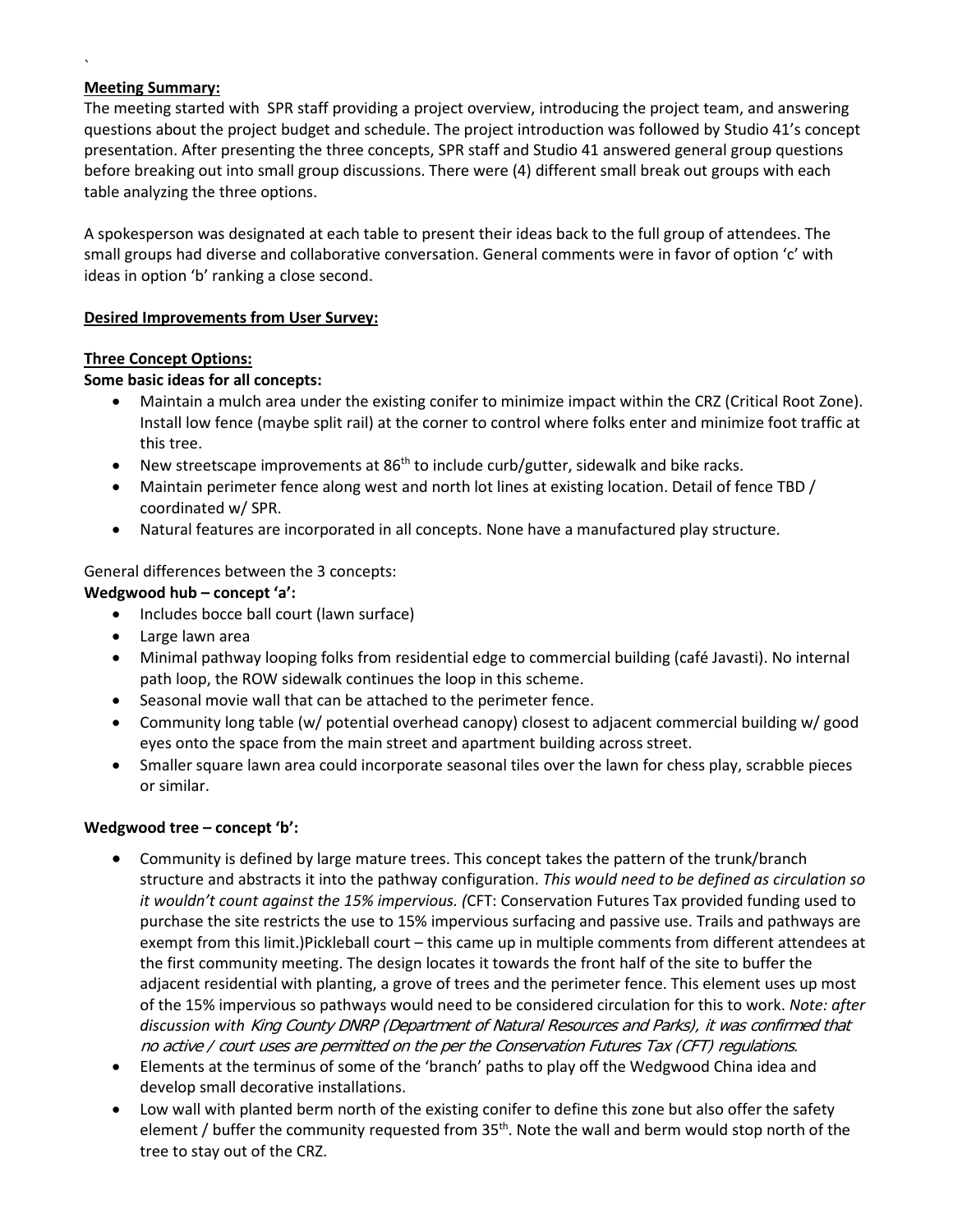# **Wedgwood teacup – concept 'c':**

- Large central lawn area w/ a striking form abstracted from a teacup saucer. Sloped berm defining the edge and forming sloped seating overlooking a seasonal movie wall (projected onto the perimeter fence as in the hub concept 'a'). Perhaps some fun accent seating elements located w/in the lawn area?
- Natural logs / boulders tucked into a mass of legacy trees. The community asked for the installation of a few large trees that can grow to be significant over time / generations. Perhaps Sequoia or similar in the spirit of the area's history. Install large stone element in the lawn portion as a sculptural nod to the Wedgwood Rock.
- Picnic zone in mulch under the existing conifer.
- Café seating area where the elliptical pathways come together near the adjacent commercial building.

# **Questions and Discussion**

Table 1:

`

- Liked option 'a' the least. Liked the trees lining the west and north lot lines. Liked the long table but maybe not the location near  $35<sup>th</sup>$ . The area(s) with natural logs and boulders were well received.
- Option 'b' received 3 votes. Liked the café tables but were concerned with them 'walking off'. Make pickleball area more grass with enlarged play zone. Liked opposing benches/seat walls in this scheme for conversation.
- Option 'c' received 4 votes. Liked the berm element near  $35<sup>th</sup>$ , loop walking path all on site, rocks and boulders, tables (maybe add a trellis). Didn't vote for seasonal movie concept b/c summer months stay light out too long so it would conflict with the city's quiet time after 10 pm requirement. Maybe consider flipping sloped berm to other side to optimize solar access. Would like to see conifers planted on site, a dog poo bag dispenser and compost, recycling and garbage receptacles.

#### Table 2:

- Like the option(s) with a more organic feel. Option 'a' felt too rigid.
- Would like safe spaces for children to play during weekdays when the school playgrounds are close to the general public.
- Like the conifers in option 'c'.
- Would like a canopy or rain/shade cover over some seating.
- Would like SPR to consider the feasibility of a composting toilet.
- Like the natural logs and boulders.
- Could the neighborhood contribute to the history of the construction of the park…maybe palm print on tiles cast into the concrete, write in the concrete, etc.
- Would like a lighted crosswalk at  $86<sup>th</sup>$  considered.
- Like the movie idea.
- Safety of kids and  $35<sup>th</sup>$  is a concern.

#### Table 3:

Option 'a'

- Group was mixed on the long table idea. Maybe not picnic tables as too hard to get into for some. Liked the idea of it having a weather protection canopy.
- Like the open, non-programmed lawn for flexibility.
- Mixed on the movie wall idea.
- Some felt the bocce ball area was too confined, leaving the space not flexible.
- Liked the natural elements.
- Option 'a' was too square, prefer a more natural flow.
- Neighbor to NW was concerned about shading from the proposed trees in the NW corner.

Option 'b'

• Like the smaller, intimate off-shoot sitting areas and that users can experience different paths.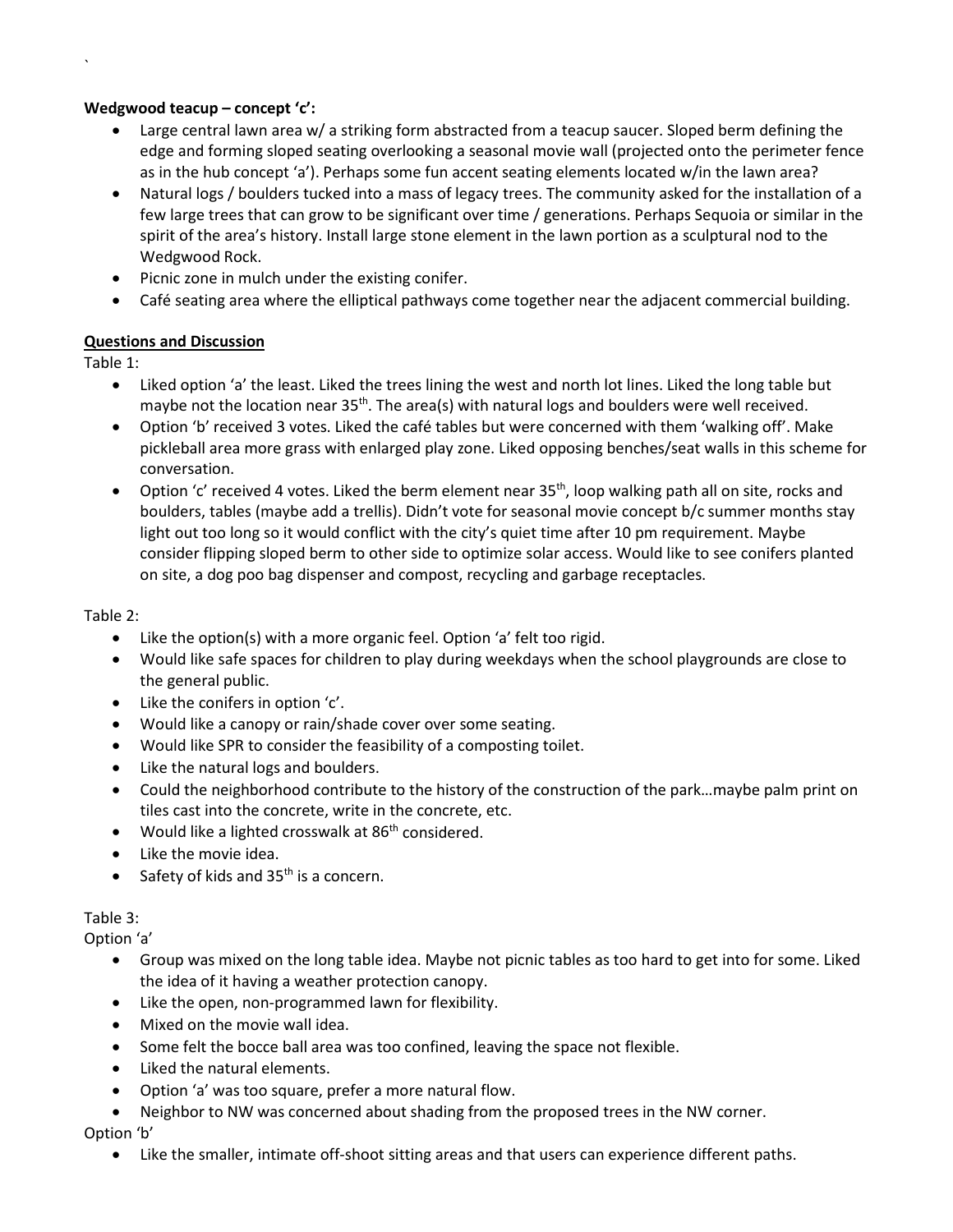- Maybe consider rocks around the trees in NW corner to discourage unwanted camping/sleeping.
- Grassy areas too small.

# Option 'c'

`

- Design has great flow.
- Liked the movie wall idea.
- If there are no trees adjacent the existing building to the north, consider a mural to make the façade more appealing.
- Provide seating under trees.
- Balance lawn and shade areas. Make sure lawn area is not shaded out.

#### Table 4:

- 2 votes for 'b', 5 votes for 'c'. Generally liked 'c' the best b/c of its openness and the internal walking loop.
- Liked the berm along  $35<sup>th</sup>$  in 'b'.
- Consider a water feature to neutralize the traffic noise along  $35<sup>th</sup>$ .
- Would like to see a place for music.
- Okay with pickleball area becoming green area instead.
- Liked the branches in 'b' providing varying paths and seating areas.
- Consider fire pits and/or grills.
- Since there is no 1% arts funding for this project, consider putting in a pedestal to allow for a future art installation.
- Consider a driveway access for loading/unloading during events with removable bollards.
- Exercise provide a few simple elements such as a pull up bar.
- Playability of sculptural elements such as the orca tails that kids can play on. Like the rocks as play and art.
- Consider fruit trees.
- Like the covered long table idea.
- 'b' while allowing variability is maybe too programmed to allow for larger community events.
- Consider a water/drinking fountain.

#### General questions:

- Will the park get developed or is there the potential for it to go on hold for many years? SPR confirmed the budget is fully funded.
- Will the park be irrigated? SPR confirmed yes.
- Are street improvements required on  $86<sup>th</sup>$ ? Couldn't people just walk in the street edge pavement to access the park as per current condition? SPR confirmed streetscape improvements are required.

#### Other passport comments:

- 'c' is my favorite but needs back supporting seating, lots of it. Long table good to allow picnics and eating. Ramada type covered areas to allow park use when raining. Electrical outlets for cell phone and laptop charging. Deluxe porta potty and multi-purpose play/climb structures for kids.
- $\bullet$  'c' love this! Fruit trees perhaps, edible shrubs, water feature please.
- 'a' like table with cover, consider play structure/swings at #13, consider adding a sand box for kids. 'b' #13 could be playground for children, again add sand box. With so many different offshoot areas, would be nice to have a designated dog potty area so dogs are not pooping throughout whole park. 'c' please consider adding play structure in NW corner (away from street) bigger than #12. Yes, to rocks and logs for kids to play on. Consider sand box for kids. Would be cool for Audubon (or simimilar) to add some educational plaques about birds and trees. Would be cool for play structure to be tree themed – this is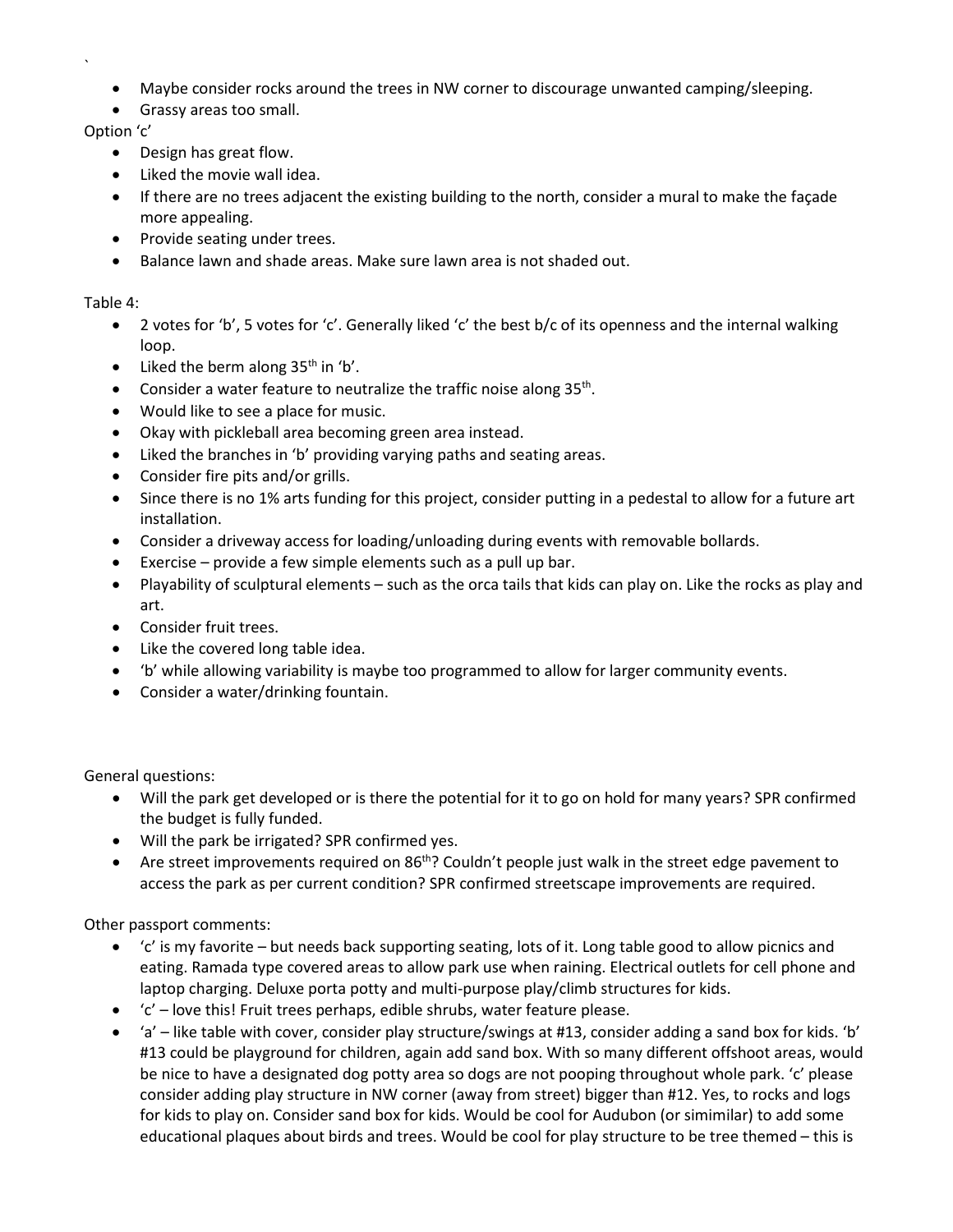Wedgwood! If swings, I vote for one of the new fancy swings that has a baby seat opposed to an adult seat.

`

- 'a' discourages programming b/c access to center of park is too restricted. Programming is critical to attracting residents to gather. Like the long table. 'b' discourages programming b/c it is too cut up. 'c' best overall design, with lots of open space for programming and a circular promenade. Consider including a pedestal on which, at some future date, a sculpture could be added with funding from 1% for the arts or private donation. Consider a driveway to bring in equipment with access controlled by movable bollards. Consider a fire pit.
- 'b' not enough 'open' space. 'c' I like open spaces. Need to be able to throw a frisbee. Big trees add character over time. Big Maple or Oak. A fire pit would be good. Covered area is appealing at first but who goes to the park when it rains. Fruit trees are too messy. Need to support public events, concerts and festivals.
- 'c' my favorite design. Anchoring evergreen trees in NW corner, play area for pre-school children, tables, chairs for adults especially elders, round walkway and covered canopy in NE corner.
- 'c' my preferred option. Raised planters around perimeter to keep kids from running into street. Park lighting. Some covered structures. Lighted crosswalk across  $35<sup>th</sup>$  – coordinate with current work. Imaginative play areas for young kids. More table seating – not movable.
- $\bullet$  'a' love the movie screen in all 3 concepts! Quiet time at 10 pm? No diagonal path from SW to NE people will make their own path through park and planting. 'b' – replace pickleball with grass. Concern about too much open space in SW corner. 'c' – my favorite! Concern about placing tall trees in NW corner. Water feature to mask noise?
- 'a' love the long table. Please consider multiple covered tables. Like the bocce court if possible. Passive (chess/scrabble) would be appreciated as well. Not a fan of everything being rectangular. Rocks and logs are great! 'b' – natural berms would be great. Walled ones not so much. I like the offshoot paths. Keep the chairs and tables. Like that there were many places to sit. Opposing benches are great. Like the movie area idea, although there are challenges. 'c' – like the round walking path. Like the boulder / log circle. Berm on north side would be great. For all: add art, orca backs to play on? Water fountain is vital. Trash, recycling and dog waste bag dispenser would be great. Keep lots of places to sit. Please add covered areas over seating options. Rocks and logs are very important. Avoid massive lawns and instead have smaller lawn sections so more groups can do different things. Delineate with paths? A mural would be great on the building wall.
- $4$ <sup>-</sup>  $-$  I like the flexible seating and the amount of seating. The covered seating is awesome. The multisurface is good but no mulch. Can it be sand? Like that it can be easily reconfigured for multiple uses. EG food trucks around the perimeter and temp seating or an art walk. Multiple areas for kids to parkour on. Also, the N and E tree perimeter around fence should be minimized. 'b' – Don't like the wooded area in the NW area, is not functional and is 1/3 of the space. Can it be opened? The design has a log of pinch points and breaks the flow into the micro zones. This will lead to less people using spaces as first to be there claims the space. 'c' – positive open spaces and flow. Move the big trees in the NW corner to the SW corner or make smaller. Add rocks or fixed seating. Don't like the elevation concept, keep flat.
- $\bullet$  'a' if people are going to be drawn to a public space, there's a responsibility to provide a place to relieve themselves. The question should not be whether the service is provided but how it can be accomplished. 'c' – This design seems best able to accommodate a play area for young kids in the NW corner and it is important to create such an area as farm from the street as possible.
- 'a' multi-level child play areas, lighted crosswalk at 86<sup>th</sup>, shade seating under trees, conifers, don't use grass, use wood chips or pea gravel. 'b' berms sound blockade. Need a raingarden type construction to absorb rainwater. I like the teacup much more than others. Dog walking accommodation and poo bags. Enough spaces for eating light lunches. Tables and picnic tables. Benches in greenery. Concert stage / outdoor movies against north building wall – or away from the traffic noise. 'c' – non-moveable accessories. Recyclable, compost and garbage. Teacup design but add benches / seat walls opposing and adjacent. Best design we agreed upon. Consider sun direction when construction conversation areas. Trellis scattered like tree design in teacup design overall pattern. Conifers over deciduous trees. Like natural wood / boulders to play on.